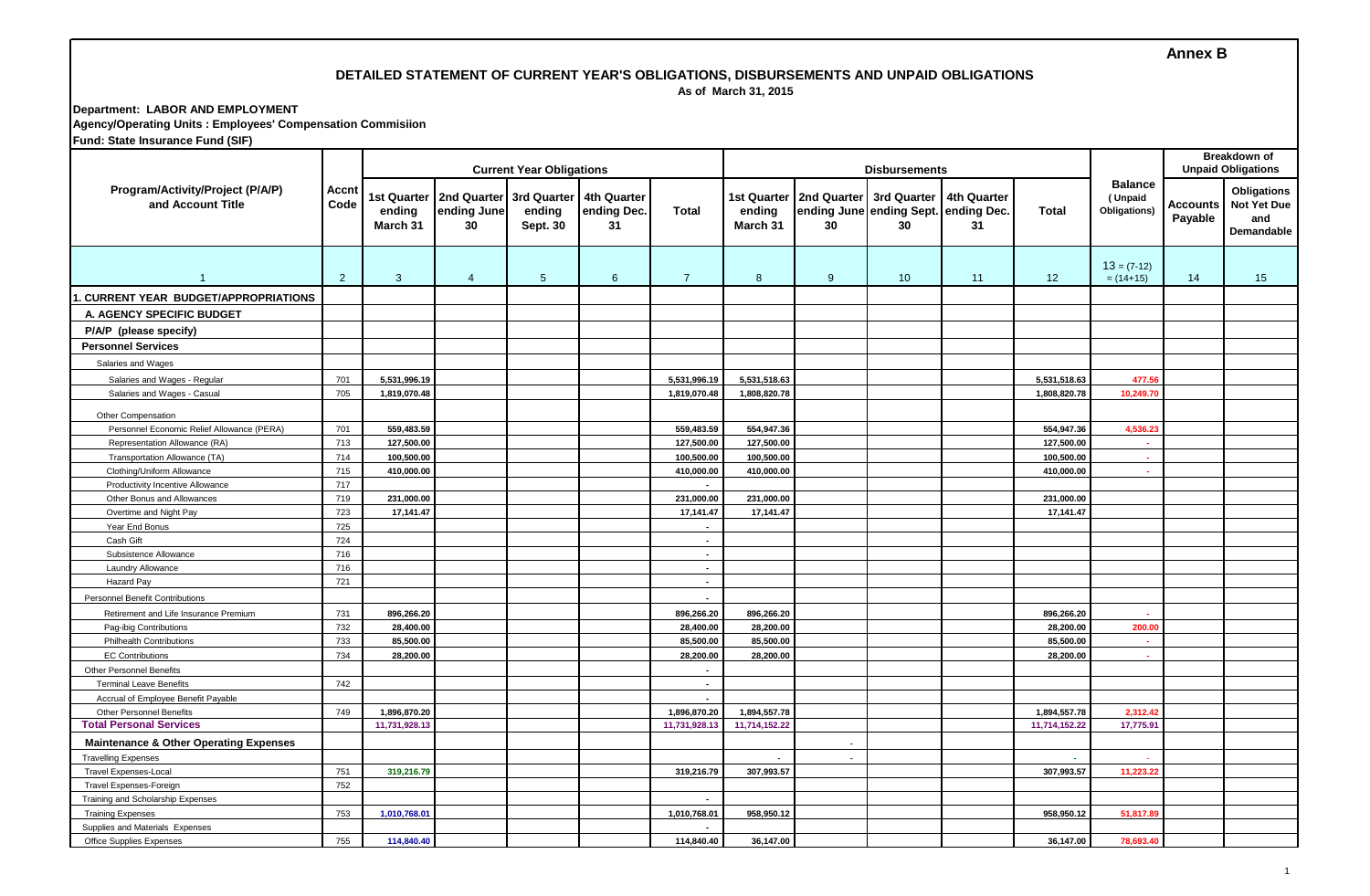### **Annex B**

# **DETAILED STATEMENT OF CURRENT YEAR'S OBLIGATIONS, DISBURSEMENTS AND UNPAID OBLIGATIONS**

 **As of March 31, 2015**

**Department: LABOR AND EMPLOYMENT Agency/Operating Units : Employees' Compensation Commisiion**

**Fund: State Insurance Fund (SIF)**

|                                                        | <b>Accnt</b><br>Code |                                   |                                  | <b>Current Year Obligations</b>   |                                  |                          |                                          |                   | Breakdown of<br><b>Unpaid Obligations</b>                 |                   |                          |                                           |                     |                                                               |
|--------------------------------------------------------|----------------------|-----------------------------------|----------------------------------|-----------------------------------|----------------------------------|--------------------------|------------------------------------------|-------------------|-----------------------------------------------------------|-------------------|--------------------------|-------------------------------------------|---------------------|---------------------------------------------------------------|
| Program/Activity/Project (P/A/P)<br>and Account Title  |                      | 1st Quarter<br>ending<br>March 31 | 2nd Quarter<br>ending June<br>30 | 3rd Quarter<br>ending<br>Sept. 30 | 4th Quarter<br>ending Dec.<br>31 | Total                    | <b>1st Quarter</b><br>ending<br>March 31 | 2nd Quarter<br>30 | 3rd Quarter<br>ending June ending Sept. ending Dec.<br>30 | 4th Quarter<br>31 | <b>Total</b>             | <b>Balance</b><br>(Unpaid<br>Obligations) | Accounts<br>Payable | <b>Obligations</b><br><b>Not Yet Due</b><br>and<br>Demandable |
| -1                                                     | 2                    | $\mathbf{3}$                      | $\overline{4}$                   | $5\overline{5}$                   | 6                                | $\overline{7}$           | 8                                        | 9                 | 10 <sup>°</sup>                                           | 11                | 12                       | $13 = (7-12)$<br>$= (14+15)$              | 14                  | 15                                                            |
| Other Office Supplies Expenses - IT                    | 765                  | 67,200.00                         |                                  |                                   |                                  | 67,200.00                | 13,620.00                                |                   |                                                           |                   | 13,620.00                | 53.580.00                                 |                     |                                                               |
| Fuel, Oil and Lubricants Expenses                      | 761                  | 38,718.10                         |                                  |                                   |                                  | 38,718.10                | 38,718.10                                |                   |                                                           |                   | 38,718.10                | $\sim$                                    |                     |                                                               |
| Textbooks and Instructional Materials                  | 763                  |                                   |                                  |                                   |                                  |                          |                                          |                   |                                                           |                   | $\overline{\phantom{a}}$ | $\sim$                                    |                     |                                                               |
| <b>Utility Expenses</b>                                |                      |                                   |                                  |                                   |                                  |                          |                                          |                   |                                                           |                   | $\overline{\phantom{a}}$ |                                           |                     |                                                               |
| Water Expenses                                         | 766                  | 127,798.26                        |                                  |                                   |                                  | 127,798.26               | 127,798.26                               |                   |                                                           |                   | 127,798.26               | r.                                        |                     |                                                               |
| <b>Electricity Expenses</b>                            | 767                  | 155,297.80                        |                                  |                                   |                                  | 155,297.80               | 155,297.80                               |                   |                                                           |                   | 155,297.80               | ×.                                        |                     |                                                               |
| <b>Communication Expenses</b>                          |                      |                                   |                                  |                                   |                                  | $\overline{\phantom{a}}$ |                                          |                   |                                                           |                   | $\overline{\phantom{a}}$ |                                           |                     |                                                               |
| Postage and Deliveries                                 | 771                  | 62,333.78                         |                                  |                                   |                                  | 62,333.78                | 47,628.39                                |                   |                                                           |                   | 47,628.39                | 14,705.3                                  |                     |                                                               |
| Telephone Expenses-Landline (Main and REUs)            | 772                  | 271,651.15                        |                                  |                                   |                                  | 271,651.15               | 271,651.15                               |                   |                                                           |                   | 271,651.15               |                                           |                     |                                                               |
| Telephone Expenses-Mobile (Main and REUs)              | 773                  | 74,168.65                         |                                  |                                   |                                  | 74,168.65                | 74,168.65                                |                   |                                                           |                   | 74,168.65                | r.                                        |                     |                                                               |
| Internet Subscription Expenses                         | 774                  | 85,381.09                         |                                  |                                   |                                  | 85,381.09                | 85,381.09                                |                   |                                                           |                   | 85,381.09                | ×.                                        |                     |                                                               |
| Cable, Sattelite & Telegraph & Radio Expenses          |                      |                                   |                                  |                                   |                                  | $\overline{a}$           |                                          |                   |                                                           |                   | $\overline{a}$           | r.                                        |                     |                                                               |
| Membership Dues and Contribution to Organization       | 778                  |                                   |                                  |                                   |                                  |                          |                                          |                   |                                                           |                   | $\overline{\phantom{a}}$ | $\sim$                                    |                     |                                                               |
| Confidential, Intelligence and Extraordinary Expenses  |                      |                                   |                                  |                                   |                                  | $\overline{\phantom{a}}$ |                                          |                   |                                                           |                   | $\overline{\phantom{a}}$ | $\sim$                                    |                     |                                                               |
| <b>Extraordinary Expenses</b>                          | 883                  | 19,967.80                         |                                  |                                   |                                  | 19,967.80                | 19,967.80                                |                   |                                                           |                   | 19,967.80                | ×.                                        |                     |                                                               |
| <b>Professional Services</b>                           |                      |                                   |                                  |                                   |                                  | $\blacksquare$           |                                          |                   |                                                           |                   | $\overline{\phantom{a}}$ | ×.                                        |                     |                                                               |
| <b>Legal Services</b>                                  | 791                  | 27,500.00                         |                                  |                                   |                                  | 27,500.00                | 27,500.00                                |                   |                                                           |                   | 27,500.00                | $\sim$                                    |                     |                                                               |
| <b>Auditing Services</b>                               | 792                  |                                   |                                  |                                   |                                  |                          |                                          |                   |                                                           |                   |                          |                                           |                     |                                                               |
| Other Professional Services                            | 799                  | 1,230,668.42                      |                                  |                                   |                                  | 1,230,668.42             | 500,880.00                               |                   |                                                           |                   | 500,880.00               | 729,788.42                                |                     |                                                               |
| <b>General Services</b>                                |                      |                                   |                                  |                                   |                                  | $\overline{\phantom{a}}$ |                                          |                   |                                                           |                   | $\overline{\phantom{a}}$ | $\sim$                                    |                     |                                                               |
| General Services (SPES Program)                        | 799                  |                                   |                                  |                                   |                                  |                          |                                          |                   |                                                           |                   |                          | $\sim$                                    |                     |                                                               |
| <b>Janitorial Services</b>                             | 796                  | 436,578.22                        |                                  |                                   |                                  | 436.578.22               | 436,578.22                               |                   |                                                           |                   | 436,578.22               |                                           |                     |                                                               |
| <b>Security Services</b>                               | 797                  | 707,836.05                        |                                  |                                   |                                  | 707,836.05               | 707,836.05                               |                   |                                                           |                   | 707,836.05               | $\sim$                                    |                     |                                                               |
| Repairs and Maintenance                                |                      |                                   |                                  |                                   |                                  |                          |                                          |                   |                                                           |                   |                          | $\sim$                                    |                     |                                                               |
| Repairs and Maintenance - Buildings & Other Structures | 811                  | 6,720.00                          |                                  |                                   |                                  | 6,720.00                 | 6,720.00                                 |                   |                                                           |                   | 6,720.00                 | $\sim$                                    |                     |                                                               |
| Repairs and Maintenance - Office Equipment             | 821                  | 20,602.00                         |                                  |                                   |                                  | 20,602.00                | 20,602.00                                |                   |                                                           |                   | 20,602.00                | $\sim$                                    |                     |                                                               |
| Repairs and Maintenance - IT Equipment                 | 823                  | 24,549.99                         |                                  |                                   |                                  | 24,549.99                | 24,549.99                                |                   |                                                           |                   | 24,549.99                | $\sim$                                    |                     |                                                               |
| Repairs and Maintenance - Motor Vehicle                | 841                  | 95,780.80                         |                                  |                                   |                                  | 95,780.80                | 95,780.80                                |                   |                                                           |                   | 95,780.80                | $\sim$                                    |                     |                                                               |
| Donation                                               | 878                  |                                   |                                  |                                   |                                  |                          |                                          |                   |                                                           |                   |                          |                                           |                     |                                                               |
| Miscellaneous Expenses                                 | 884                  | 14,876.46                         |                                  |                                   |                                  | 14,876.46                | 12,820.00                                |                   |                                                           |                   | 12,820.00                | 2,056.46                                  |                     |                                                               |
| Taxes, Insurance Premiums and Other Fees               | 891                  |                                   |                                  |                                   |                                  | $\blacksquare$           |                                          |                   |                                                           |                   | $\overline{a}$           | <b>A</b>                                  |                     |                                                               |
| <b>Fidelity Bond Premiums</b>                          | 892                  | 6,751.04                          |                                  |                                   |                                  | 6,751.04                 | 6,750.98                                 |                   |                                                           |                   | 6,750.98                 | 0.06                                      |                     |                                                               |
| <b>Insurance Expenses</b>                              | 893                  | 17,238.97                         |                                  |                                   |                                  | 17,238.97                | 16,766.10                                |                   |                                                           |                   | 16,766.10                | 472.87                                    |                     |                                                               |
| Other Maintenance and Operating Expenses               |                      |                                   |                                  |                                   |                                  |                          |                                          |                   |                                                           |                   | $\sim$                   |                                           |                     |                                                               |
| <b>Advertising Expenses</b>                            | 780                  | 122,416.00                        |                                  |                                   |                                  | 122,416.00               | 106,456.00                               |                   |                                                           |                   | 106,456.00               | 15,960.00                                 |                     |                                                               |
| Printing and Publication Expenses (with PO)            | 781                  | 301,890.00                        |                                  |                                   |                                  | 301,890.00               | 101,800.00                               |                   |                                                           |                   | 101,800.00               | 200,090.00                                |                     |                                                               |
| <b>Representation Expenses</b>                         | 783                  | 164,075.23                        |                                  |                                   |                                  | 164,075.23               | 137,150.63                               |                   |                                                           |                   | 137,150.63               | 26.924.60                                 |                     |                                                               |
| <b>Transportation and Delivery</b>                     | 784                  | 17,611.50                         |                                  |                                   |                                  | 17,611.50                | 12,115.00                                |                   |                                                           |                   | 12,115.00                | 5,496.50                                  |                     |                                                               |
| Rent/Lease Expenses                                    | 782                  |                                   |                                  |                                   |                                  |                          |                                          |                   |                                                           |                   |                          |                                           |                     |                                                               |
| <b>Subscription Expenses</b>                           | 786                  | 6,010.00                          |                                  |                                   |                                  | 6,010.00                 | 6,010.00                                 |                   |                                                           |                   | 6,010.00                 | $\sim$                                    |                     |                                                               |
| Other Maintenance and Operating Expenses               | 969                  | 53,770.48                         |                                  |                                   |                                  | 53.770.48                | 53,770.48                                |                   |                                                           |                   | 53.770.48                | a.                                        |                     |                                                               |